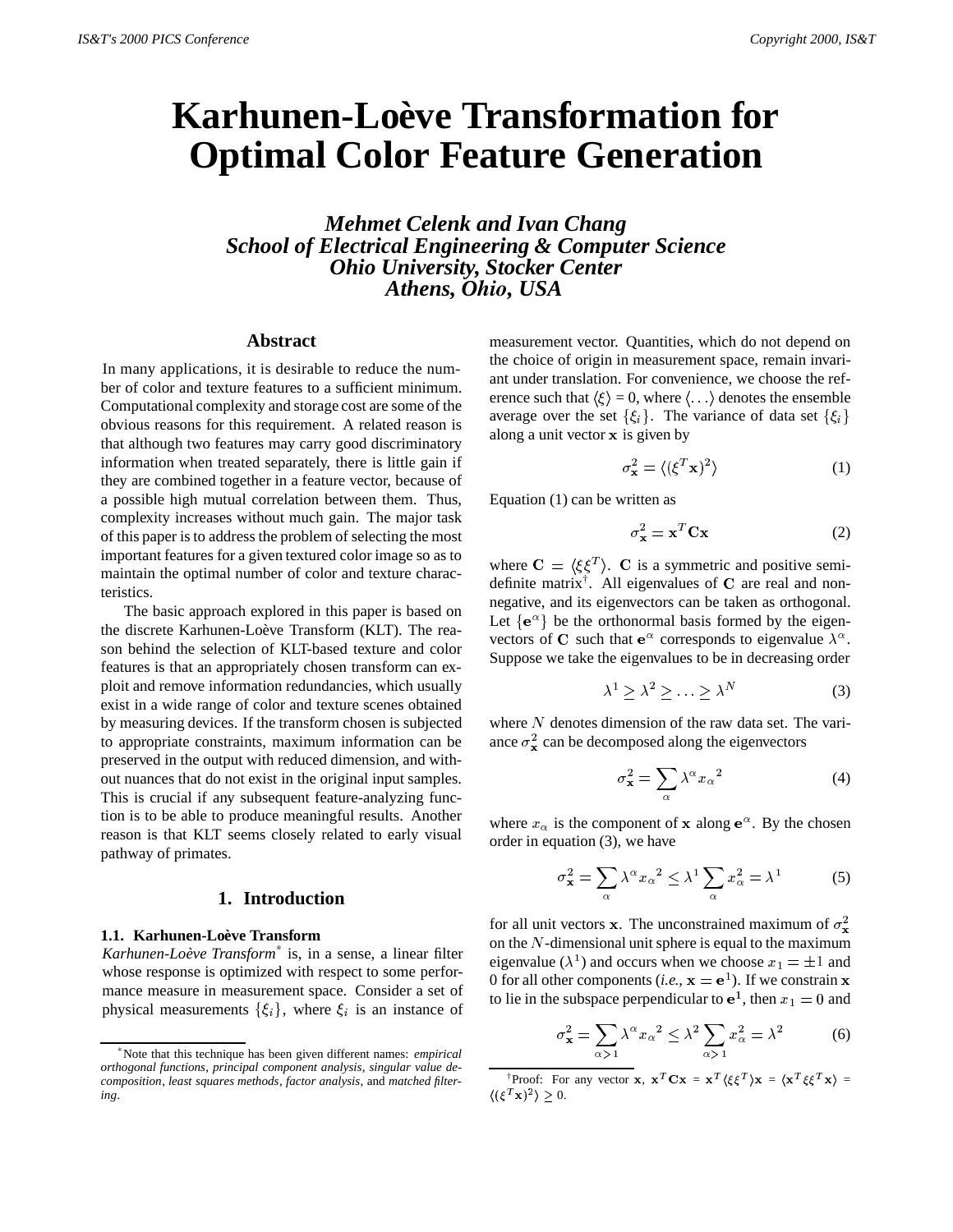The maximum of  $\sigma_{\mathbf{x}}^2$  is  $\lambda^2$  and occurs when  $x_2 = \pm 1$  and 0 for all other components (*i.e.*,  $x = e^2$ ). By following this induction process, we obtain a decomposition of the data space using linear filters $\ddot{\tau}$  that form an orthogonal basis set and that account for as much as possible the variance of the data set.

#### **1.2. Early Visual Pathway and Karhunen-Loev` e Transform**

Primate visual information processing occurs in multiple stages of increasing abstraction starting from low-level signal processing to various high-level cognitive behaviors. In this section, we present a simple description on the early stage of primate visual pathway and explain its close connection to KLT.

Visual image processing begins in a region called *retina* located at the back of the eye. The retina has an orderly layered anatomical arrangement with the foremost layer lined with photoreceptors sensitive to light. The human retina contains two types of photoreceptors - *rods* and *cones*. Unlike most neurons, rods and cones do not fire action potentials [3]. Instead, their responses are the graded changes in membrane potentials. Color vision is mediated by three types of cones each differentiated by a visual pigment that is more sensitive to a different part of the visible spectrum. It has been found experimentally that individual cones contain only one type of the three pigments. One pigment type is primarily sensitive to long wavelengths in the visible spectrum and makes a strong contribution to the perception of red. Another is selective for middle wavelengths and makes a strong contribution to the perception of green. The third is responsive to short wavelengths and makes a strong contribution to the perception of blue.

The middle layer contains interneurons which relay the photoreceptor outputs to the output neurons in the third layer. The output neurons converge upon the optic nerve which enters the brain for higher order processing stages. The neurons in the middle and third layer are composed of cells with a center-surround receptive field which forms an antagonistic pair. This antagonistic arrangement gives the cell the performance of responding strongly to contrasting signals (*i.e.*, zero-crossings).

In color vision, the antagonistic center-surround receptive field is responsible for the color-opponent neural channels: red-green, yellow-blue, and white-black. Similar channels are observed when we apply KLT to a few images from the *VisTex* Database [4], as indicated by the signs of the eigenvector components in Fig.  $1-4^{\frac{8}{3}}$ . In Fig. 1-4, the original images from VisTex are shown in the top-left position, while the KLT-based orthogonal channels are shown in the top-right, bottom-left, and bottom-right positions in order of decreasing eigenvalues. The KLT-based channels in Fig. 1-4 have been normalized to 8-bit grayscale in order to display the spatial variation in each channel clearly, as suggested by [8]. Fig. 5-8 show how the KLT-based channels in Fig. 1-4 would have been like in the original RGB channels. The eigenvectors and eigenvalues of the KLT-based channels in Fig. 1-4 are computed as follows: (a) Fig. 1: [ 0.5090 0.5308 0.6776 ] (3328.2), [ -0.7666 -0.0784 0.6373 ] (399.6), [ 0.3914 -0.8438 0.3671] (15.7); (b) Fig. 2: [ 0.6196 0.5594 0.5506 ] (6401.5), [ -0.6878 0.0489 0.7243 ] (55.5), [ 0.3783 -0.8274 0.4151 ] (4.6); (c) Fig. 3: [ 0.7418 0.5835 0.3306 ] (4670.1), [ -0.4670 0.0956 0.8791 ] (98.0), [ 0.4814 -0.8065 0.3434 ] (4.6); (d) Fig. 4: [ 0.7753 0.5319 0.3405 ] (773.9), [ -0.5596 0.3287 0.7608 ] (76.5), [ 0.2928 -0.7804 0.5525 ] (7.1).

The eigenvectors corresponding to the largest eigenvalues have responses with the same sign. Their convolutions with the original images produce grayscale images which preserve most of the original information, as can readily be seen from Fig. 1-4. The rest of the eigenvectors exhibit some sort of antagonistic pair(s) (at least one) so that the early primate visual pathway may very well perform some transformation that resembles KLT.

Linsker [5] proposed a self-organization model in the primate visual pathway using a version of *Hebbian* learning in a *layered* network. Mathematically, he showed the connection between Hebbian learning in a layered architecture, KLT, and the maximum Shannon information. A summary of his work can be found in [6].

# **2. Spatial Texture Features**

As discussed in the previous section, primate visual perception is a complex process that involves multiple stages. We have presented a simple biological description of early visual pathway and showed its close connection to KLT. The output from the retina will undergo further processing stages in specialized regions of the brain to compute more sophisticated features. The most ubiquitous of these are perhaps spatial and temporal textures. The ability to recognize these features underlies many important cognitive behaviors such as object recognition and motion detection. How do these abilities arise from the simple quasi-linear response of the retina and the subsequent non-linear transformations in the rest of the visual pathway? This is an area which the authors are still investigating and results will be reported in the future.

For our present purpose, we employ Haralick's method of co-occurrence [1] which bears certain psychophysical significance. In the co-occurrence method, the relative fre-

<sup>‡</sup>The eigenvector components correspond to impulse response coefficients of a typical  $N$ -th order moving average model whose output is simply the convolution of the response coefficients with the input data.

 $$$ The original images are all of size 128 × 128 with 8 bits/R,G,B but have been reduced in size fourfold for illustration purposes.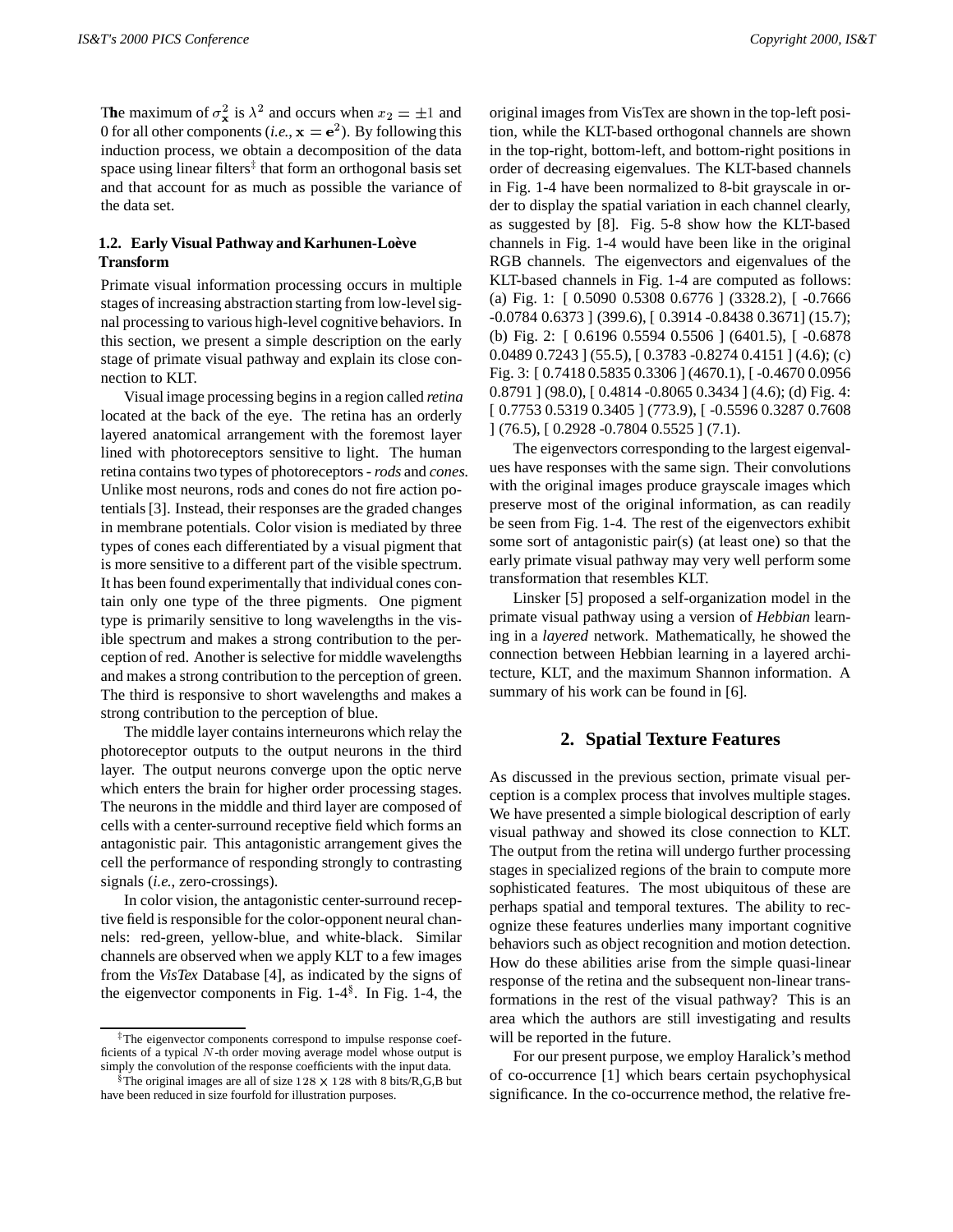quencies of gray-level pairs of pixels at certain relative displacements are computed and stored in a matrix of *cooccurrence* **P**. For  $N<sub>g</sub>$  gray-levels in the image, the cooccurrence matrix will be of size  $N_g \times N_g$ . If  $N_g$  is large compared to the image size, the number of pixel pairs contributing to each element  $p_{ij}$  in **P** will be statistically insignificant as well as computationally expensive. On the other hand, if  $N_g$  is small compared to image size, most of the texture information will be averaged out. Ohanian and Dubes [2] reported that  $N_g = 8$  was an appropriate choice for images of size  $32 \times 32$ . As suggested by other researches [7], the combination of the nearest neighbor pairs at orientations  $0, \frac{\pi}{4}, \frac{\pi}{2}$ , and  $\frac{3\pi}{4}$  are used in computing the texture features. Haralick [1] suggested 14 texture features based on the co-occurrence matrix. The four most widely used features are angular second moment (asm), contrast (con), correlation (cor), and entropy (ent) as given by the following definitions

$$
asm = \sum_{i=0}^{N_g - 1} \sum_{j=0}^{N_g - 1} p_{ij}^2
$$
 (7)

$$
con = \sum_{n=0}^{N_g - 1} n^2 \sum_{|i - j| = n} p_{ij}
$$
 (8)  $\frac{\begin{array}{c} 1, \frac{1}{2} \\ 1, \frac{1}{2} \end{array}}{Table}$ 

$$
cor = \sum_{i=0}^{N_g - 1} \sum_{j=0}^{N_g - 1} \frac{i j p_{ij} - i j p_i^{(x)} p_j^{(y)}}{\sigma_x \sigma_y} \tag{9}
$$

$$
ent = -\sum_{i=0}^{N_g-1} \sum_{j=0}^{N_g-1} p_{ij} \log p_{ij} \qquad (10)
$$

where  $\sigma_x$ ,  $\sigma_y$  are the standard deviations corresponding to the distributions

$$
p_i^{(x)} = \sum_{j=0}^{N_g - 1} p_{ij} \tag{11}
$$

$$
p_j^{(y)} = \sum_{i=0}^{N_g - 1} p_{ij} \tag{12}
$$

# **3. Numerical Results**

We label the four original images as shown in Fig. 1-4 as 001-004 respectively. The subscript *g* corresponds to the same image contaminated by 64% Gaussian white noise. Tables 1 through 5 summarize the numerical values of the mean, asm, con, cor, and ent features based on the normalized KLT-based channels of the largest eigenvalues of Fig. 1-4, respectively.

|  |  | <i>Table 1:</i> Mean Color Feature |
|--|--|------------------------------------|
|  |  |                                    |

| $\mu$ |  | 001   001 <sub>a</sub>   002   002 <sub>a</sub>   003   003 <sub>a</sub>   004   004 <sub>a</sub> |  |  |
|-------|--|---------------------------------------------------------------------------------------------------|--|--|
|       |  | 117   119   124   124   132   129   115   115                                                     |  |  |
| G     |  | 148   147   110   112   106   106   102   103                                                     |  |  |
| B     |  | 185 180 101 104 75 77                                                                             |  |  |

*Table 2:* Angular Second Moment Feature  $(x10^{-2})$ 

| $\begin{bmatrix}asm & 001 & 001_g & 002 & 002_g & 003 & 003_g & 004 & 004_g \end{bmatrix}$                                                                                                                                                                                                                      |  |  |  |  |
|-----------------------------------------------------------------------------------------------------------------------------------------------------------------------------------------------------------------------------------------------------------------------------------------------------------------|--|--|--|--|
| $1,0$   29.3   4.04   4.42   2.92   6.09   3.09   7.35   3.93                                                                                                                                                                                                                                                   |  |  |  |  |
|                                                                                                                                                                                                                                                                                                                 |  |  |  |  |
|                                                                                                                                                                                                                                                                                                                 |  |  |  |  |
| $\begin{array}{ l c c c c c c c } \hline 1, & \frac{\pi}{4} & 27.8 & 4.02 & 4.04 & 2.85 & 6.61 & 3.14 & 5.08 & 3.94 \\ \hline 1, & \frac{\pi}{2} & 28.6 & 4.06 & 5.43 & 3.01 & 6.30 & 3.12 & 6.18 & 3.92 \\ \hline 1, & \frac{3\pi}{4} & 27.5 & 4.00 & 4.24 & 2.84 & 4.91 & 2.98 & 5.01 & 3.93 \\ \hline \end{$ |  |  |  |  |

|  | <i>Table 3:</i> Contrast Feature $(x10^{-2})$ |  |
|--|-----------------------------------------------|--|
|--|-----------------------------------------------|--|

|  |  | con   001   001   002   002   003   003   004   004                                                                                     |  |  |
|--|--|-----------------------------------------------------------------------------------------------------------------------------------------|--|--|
|  |  | $1,0$ 49.5 261 206 351 215 348 86.4 337                                                                                                 |  |  |
|  |  | $\left[1, \frac{\pi}{4} \right]$ 82.4 267 248 384 152 320 211 354                                                                       |  |  |
|  |  | $\frac{1}{3}$ , $\frac{\frac{4}{3}}{\frac{3}{4}}$ 54.8 261 140 316 179 330 165 350<br>1, $\frac{3}{4}$ 82.3 271 244 384 363 424 217 354 |  |  |
|  |  |                                                                                                                                         |  |  |

*Table 4:* Correlation Feature  $(\times 10^{-2})$ 

| $cor$   001   001 <sub>g</sub>   002   002 <sub>g</sub>   003   003 <sub>g</sub>   004   004 <sub>g</sub>                                                                            |  |  |  |  |
|--------------------------------------------------------------------------------------------------------------------------------------------------------------------------------------|--|--|--|--|
|                                                                                                                                                                                      |  |  |  |  |
| 1, $\frac{\pi}{4}$   82.3  34.7  54.8  32.9  72.7  39.2  53.1  8.7                                                                                                                   |  |  |  |  |
|                                                                                                                                                                                      |  |  |  |  |
| $\left[\begin{array}{cc}1, \frac{7}{2} \\ 1, \frac{3\pi}{4} \end{array}\right]$ 88.2 36.0 74.5 44.7 69.6 37.3 63.4 9.7<br>1, $\frac{3\pi}{4}$ 82.3 33.7 55.6 32.8 34.8 19.6 51.9 8.5 |  |  |  |  |

*Table 5:* Entropy Feature

| $\mu$ ent   001   001   002   00 $\overline{2g}$   003   003   004   00 $\overline{4g}$                                                                                                                                       |  |  |  |  |
|-------------------------------------------------------------------------------------------------------------------------------------------------------------------------------------------------------------------------------|--|--|--|--|
|                                                                                                                                                                                                                               |  |  |  |  |
| $1, \frac{\pi}{4}$ 3.03 4.99 5.08 5.43 4.55 5.29 4.82 5.02                                                                                                                                                                    |  |  |  |  |
|                                                                                                                                                                                                                               |  |  |  |  |
| $\begin{array}{ c c c c c c c c } \hline 1 & \frac{\pi}{3} & 2.91 & 4.98 & 4.74 & 5.35 & 4.54 & 5.30 & 4.61 & 5.02 \\ \hline 1 & \frac{\pi}{34} & 3.05 & 4.99 & 5.05 & 5.43 & 4.80 & 5.37 & 4.84 & 5.02 \\\hline \end{array}$ |  |  |  |  |

## **4. Discussion**

In this paper, we have presented a KLT-based optimal color feature generation method using Haralick's co-occurrence method. In our simulation of four images, it appears that there is a close connection between the early stages of the primate visual pathway and the KLT method. A 3-layered computational model seems to be an appropriate approximation to the primate visual pathway. Development of this model remains one of the primary focuses of our future research work. Use of the extracted color features for texture and shape recognition requires further investigation.

# **5. Acknowledgement**

The second author would like to thank Dr. Rolf Hankel for useful discussions.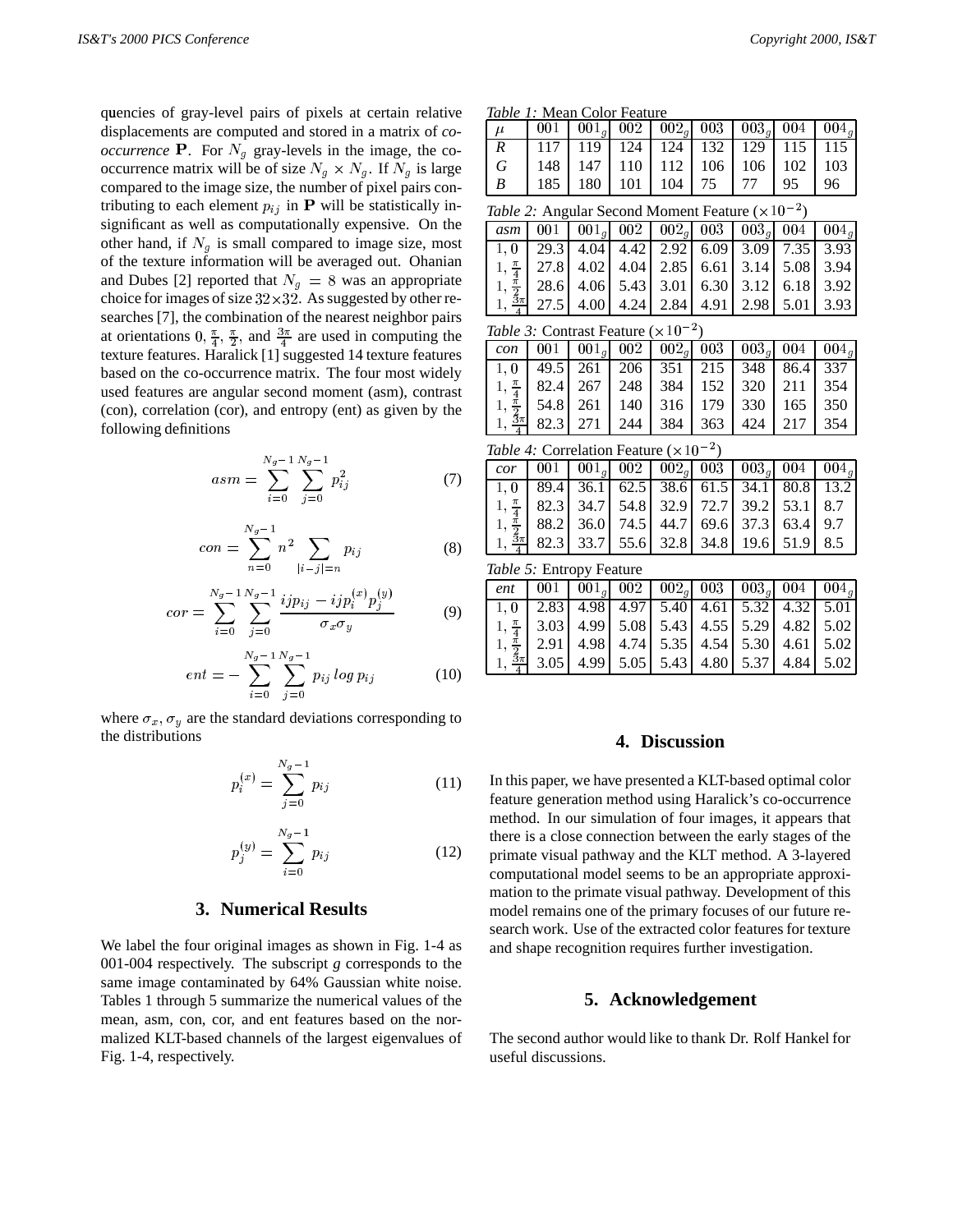#### **References**

- [1] R. Haralick, Statistical and Structural Approaches to Texture, *Proc. IEEE*, (1979).
- [2] P. P. Ohanian and R. C. Dubes, *Pattern Recognition*, **25**, 8 (1992).
- [3] E. R. Kandel *et. al.*, *Principles of Neural Science*, Appleton & Lange, CT, 1991, pg. 400- 417, 467-480.
- [4] Vision and Modeling Group, *VisTex Database*, MIT Media Lab, MA, 1995.
- [5] R. Linsker, From Basic Network Principles to Neural Architecture, *Proc. Natl. Acad. Sci., USA*, (1986).
- [6] R. Linsker, *Computer*, (March 1988).
- [7] J. Strand and T. Taxt, *Pattern Recognition*, **27**, 10 (1994).
- [8] R. Hankel ¶ , *Private Communication*.

# **6. Biography**

Mehmet Celenk received his BS and MS degrees in Electrical Engineering from the Istanbul Technical University, Istanbul, Turkey, in 1974 and 1976, and his Ph.D. degree in Electrical Engineering and Computer Science from the Stevens Institute of Technology, Hoboken, NJ, in 1983. He served in the Turkish Army as a second lieutenant from 1984 to 1985, where he received the distinguished service award for his R&D contributions to the Signal School in Ankara, Turkey. He joined the Ohio University in 1985, where he is presently an Associate Professor of Electrical Engineering and Computer Science. He received the Russ Research Award in 1988 and the Academic Challenge Faculty Fellowship from 1988 to 1992 from the Russ College of Engineering and Technology of Ohio University. He published numerous articles and reviewed for various professional organizations including IEEE, SPIE, IS&T, IEE, and NSF. His research interests include computer vision and image processing, distributed computing and multimedia communications in computer networks, and reconfigurable digital systems. He is a member of IEEE, IEEE Computer & Communications Societies, ACM, SPIE, ASEE, IS&T, and Eta Kappa Nu.

<sup>¶</sup>Present address: Institut für Theoretische Neurophysik, Universität Bremen, Germany.